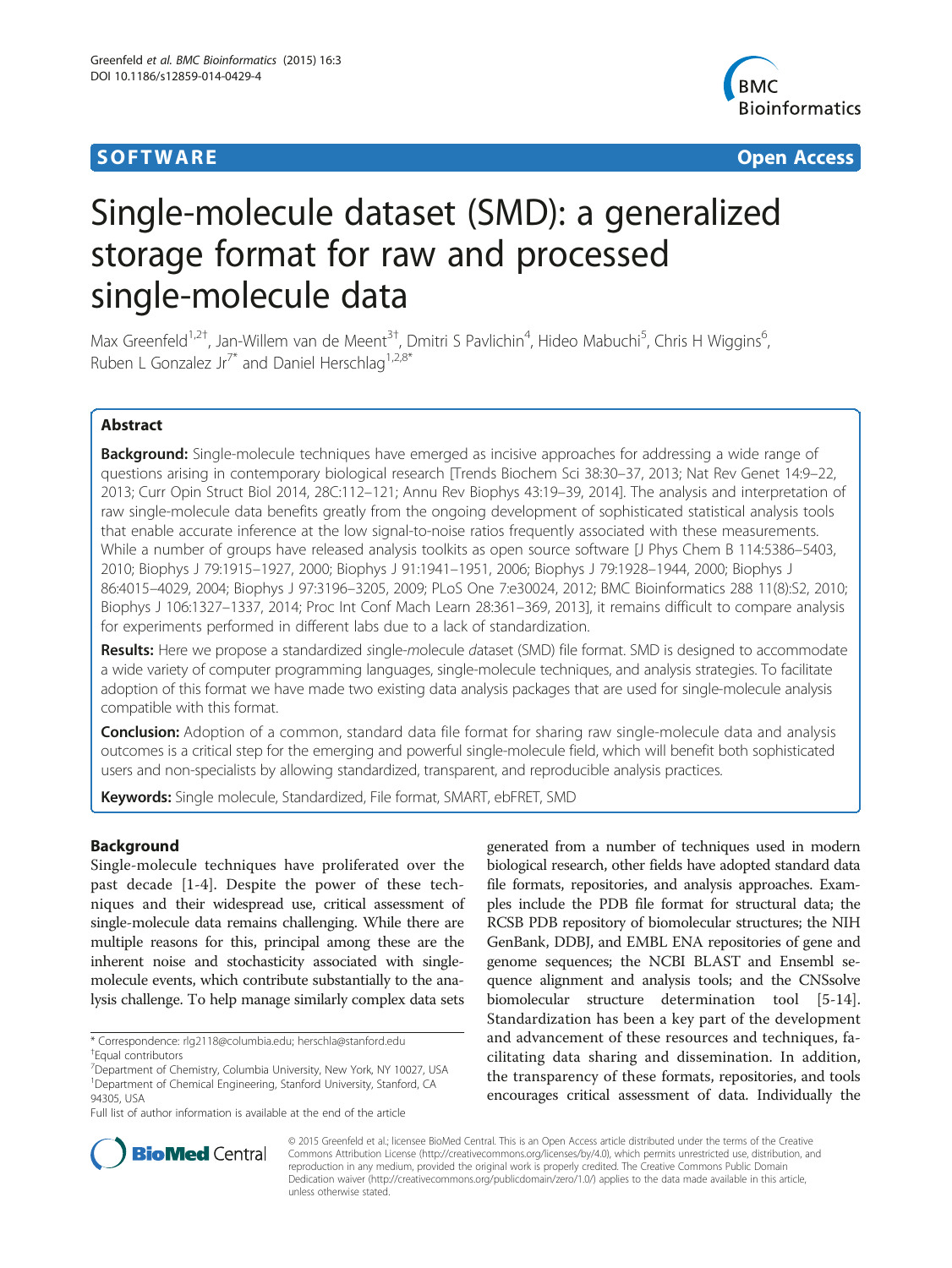<span id="page-1-0"></span>effect of these changes is difficult to assess, but cumulatively they contribute to increased reproducibility and reliability of measurements and, as a result, to the growth and widespread adoption of these techniques.

These examples represent important successes that have arisen naturally. However, several institutions and scientific leaders have recently begun to insist on greater transparency in the dissemination and treatment of all types of scientific data [\[15](#page-3-0),[16\]](#page-3-0). While there are many reasons for this desire and need, a number of welldocumented instances within the drug discovery industry where the reproducibility of scientific results has been questioned [[17-20](#page-3-0)] has raised awareness that a lack of easy access to raw data (arising from many sources) and a lack of tools for the primary analysis of the data can undermine clear communication of scientific results and can contribute to erroneous conclusions. Such high-profile problems cannot be attributed to any single failing, but a contributing cause is likely a current lack of standardization and control across the numerous measurement techniques that are combined to support these multidisciplinary development efforts [[21,22](#page-3-0)].

Currently there is no standardization in place to unify the common aspects of most single-molecule data sets and to facilitate the use of the sophisticated analysis approaches that are continually being developed [[23](#page-3-0)-[32](#page-3-0)]. We propose the single-molecule dataset (SMD) file structure as a general data format for storing and disseminating single-molecule data. Moreover, we take steps to facilitate this transition by making two previously established dataanalysis packages created in independent labs compatible with this format.

### Implementation

There are many commonalities in how single-molecule data are collected, stored, and analyzed. Figure 1A outlines three unifying relationships that form the basis of the SMD hierarchy. Most single-molecule datasets take the form of time series data  $(i.e.,$  traces) that are acquired simultaneously from one or more channels during an experiment. While this is not always the rawest form of the data (e.g., a trace can be extracted from a movie recorded using a microscope that can simultaneously monitor many individual molecules), the singlemolecule trace unifies many different techniques. At the highest level, a set of single-molecule traces (denoted as black rectangles in Figure 1A, top) are unified by the particular experiment that was used to generate them (denoted as a purple rectangle in Figure 1A, top). Finally, associated with each trace can be experimental information and quantities derived from the analysis of the raw single-molecule data (e.g., inferred kinetic and thermodynamic parameters from model fitting; denoted



the raw data of many single-molecule traces, each represented by a black rectangle. (Bottom) Representation of an individual single-molecule trace within the above experiment. Raw single-molecule data consist of time series data arising from one or more channels. In this example, we depict two channels containing raw data as well as one channel containing an idealized trajectory determined in post-processing. Associated with the raw data of each trace are attributes that are unique to that trace (depicted in orange), such as derived kinetic and thermodynamic parameters obtained from model fitting. (B) Representation of the SMD format in JavaScript Object Notation (JSON). The color scheme is used from the cartoon representation in panel (A).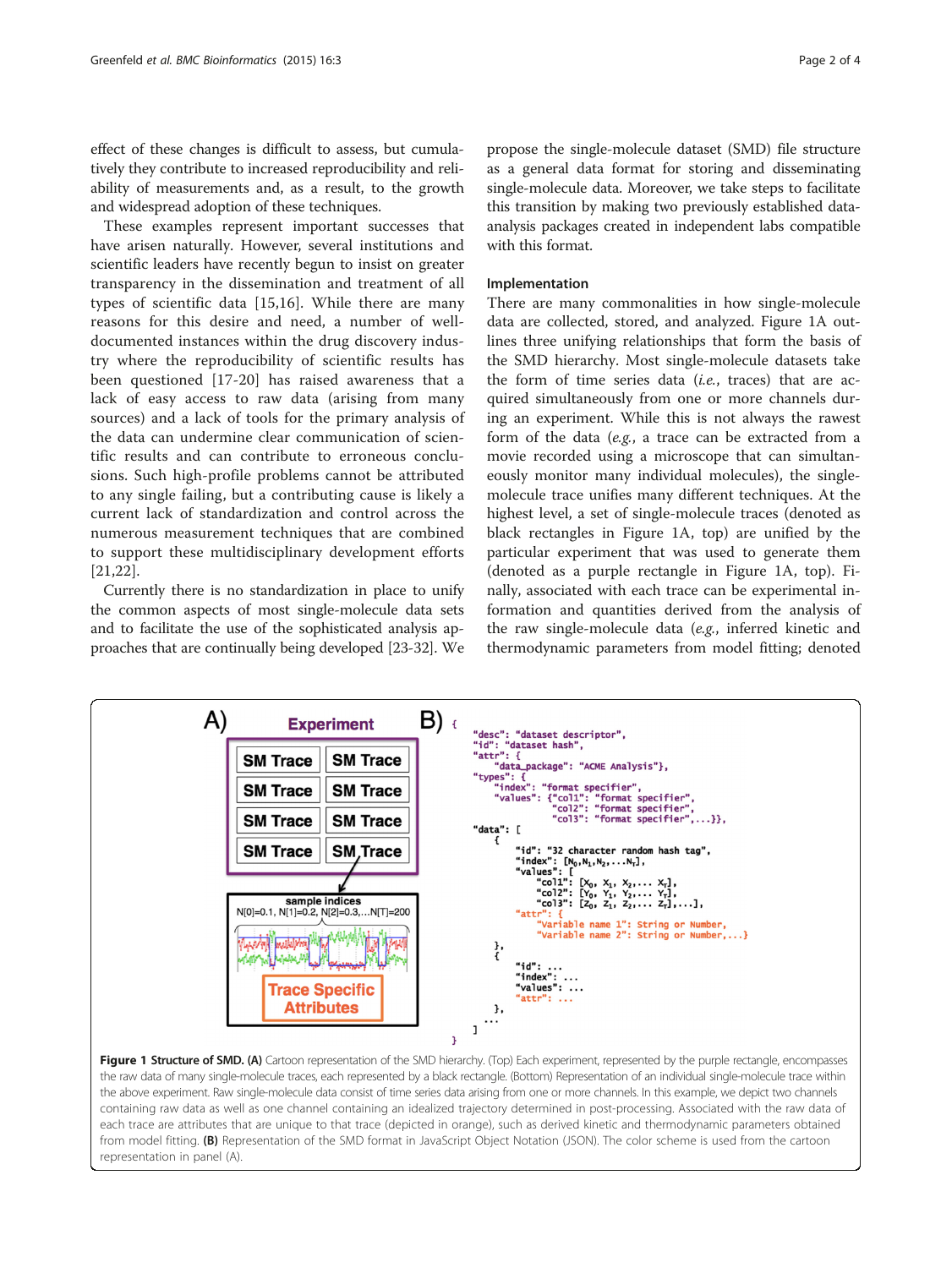as orange rectangle in Figure [1A](#page-1-0), bottom). The aim of SMD is to encapsulate this hierarchy in a file structure that is independent of any particular programming language, data acquisition platform, or data analysis tool and that is widely compatible with distinct techniques and analysis strategies.

There are many file types that easily accommodate the hierarchy of SMD (HDF5, .MAT, XML, etc.). Indeed, in any high-level analysis package one of these formats is likely to be used. However, to ensure the maximum interoperability between analysis tools, a standard textbased description is advantageous because it allows for straightforward determination of the data fields in a file without any prior knowledge of the specific experiment, data acquisition platform, or data analysis tools used. For interoperability purposes, a SMD object is represented in the widely used JavaScript Object Notation (JSON) format, whose nested structure naturally accommodates the SMD hierarchy.

# Results and discussion

The SMD format aims to strike a balance between defining enough structure to facilitate interoperability of software packages and exchange of data between groups and providing enough flexibility to accommodate data associated with different experimental techniques and analysis use cases. The most important assumption we make is that the dataset holds traces with a fixed set of channels (e.g., raw measurements, post-processed time series, inferred kinetic trajectories, etc.) that are annotated by some set of attributes (e.g., pre-processing settings, fitted model parameters, etc.). The attributes may be quite specific to the type of experiment and analysis performed, but the channel values themselves should in general be suitable to visualization and analysis with different software packages. Figure [1B](#page-1-0) outlines how the three components of SMD are structured in the JSON notation (the top level is depicted in purple, raw data in black, and trace-specific parameters in orange). Each trace contains four fields. The values field stores the trace data where each data type is specified by a descriptive tag. The index field contains a list of row labels for the trace (typically measurement acquisition times). Any other trace-specific annotations (e.g., pre-processing settings, fitted model parameters, etc.) are placed in the *attr* field. Finally the *id* field is used to store a 32 digit hexadecimal number generated by running the MD5 algorithm on the data for each trace. The list of traces is itself stored in the *data* field of an outer top-level structure, which itself has a dataset-specific *id* (generated by running the MD5 algorithm on the entire data structure) field as well as an *attr* field that holds top-level annotations or summary statistics that apply to the dataset as a whole (e.g., experimental conditions, time and date of

acquisition, averaged model parameters, etc.) and a *desc* field that contains a string describing the data set. Additionally, the dataset-specific types specifies the data type for each instance of data being stored in each set of values. A full description of the SMD specification is provided in the Additional file [1.](#page-3-0)

To facilitate the design and adoption of SMD we made the ebFRET [\[31,32](#page-3-0)] and SMART [[29\]](#page-3-0) singlemolecule data analysis packages and visualization tools compatible with the SMD file format. We note here that ebFRET is a descendent of the previously released vbFRET [[28,30](#page-3-0)] data analysis package. We also provide a number of tools for the basic support and validation of SMD files in both Matlab™ and Python packages. Full documentation of SMD and these tools is available at <https://smdata.github.io>.

The collaboration that resulted in SMD enabled many details that are important for ensuring generality to be implemented. The ebFRET and SMART data analysis packages were developed independently from one another and as a result have significantly different functionalities and work flows. The ability of SMD to easily accommodate these packages with multiple graphical interfaces and distinct outputs provides a strong indication that SMD will be able to accommodate the needs of many researchers.

# Conclusions

Adoption of SMD or, as needed, a different format that encapsulates generalities not anticipated at this time, is an important step for the realization of the full potential of single-molecule measurements by and for a broad scientific community. Although it will require some discipline for researchers to abide by (or "follow") a common set of standards, the potential long-term benefits are hard to overstate. Standardization will help facilitate the transfer of information among different labs by ensuring that a minimal structure and set of information are present. In turn, this information sharing will facilitate further critical assessment (e.g., data quality, error assessment, and reproducibility) and reanalysis of single-molecule datasets, important steps in extracting the most from complex but information-rich single-molecule data. Moreover, adoption of a common data standard could help facilitate the creation of a repository for single-molecule data (analogous to the RCSB PDB repository of biomolecular structures), which would enable a high degree of transparency and would ensure that data obtained now yields further insights in years to come. We are hopeful that the flexibility of SMD can easily accommodate the needs of current researchers and that it will enable researchers to reap the benefits that accompany widely adopted standardization.